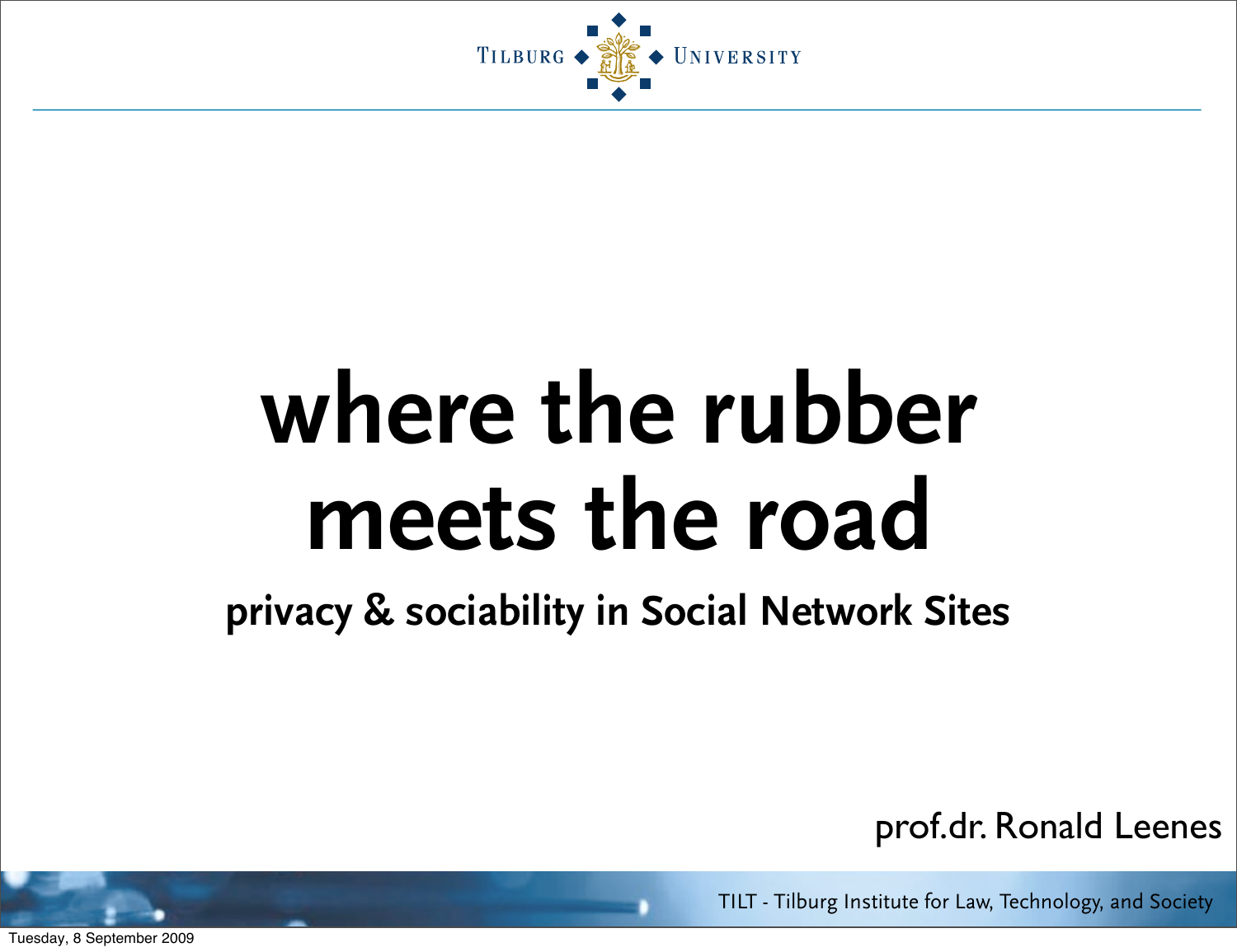#### **outline**

- **problem space**
	- **Social Network Sites**
	- **the issues**

#### • **explanation and requirements**

- **a Faustian dilemma: the social dynamics of SNSs**
- **identity requires audience segregation**
- **solutions**
	- **implementing audience segregation in SNS**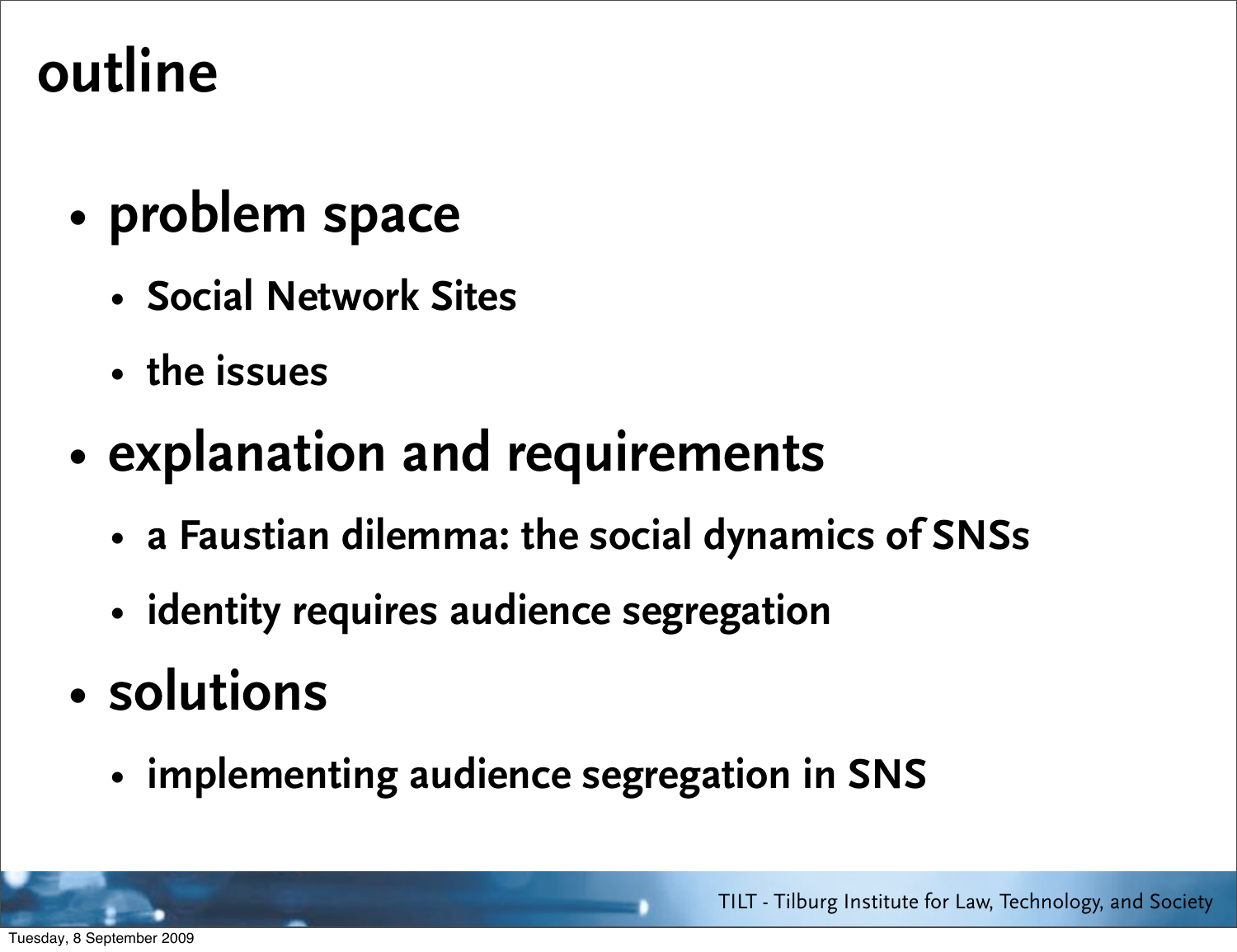#### **Social Network Sites**

**web-based services that allow individuals to**

- **1. construct a public or semi-public profile within a bounded system,**
- **2. articulate a list of other users with whom they share a connection, and**
- **3. view and traverse their list of connections and those made by others within the system.**

 **(boyd and Ellison, 2008: 211)**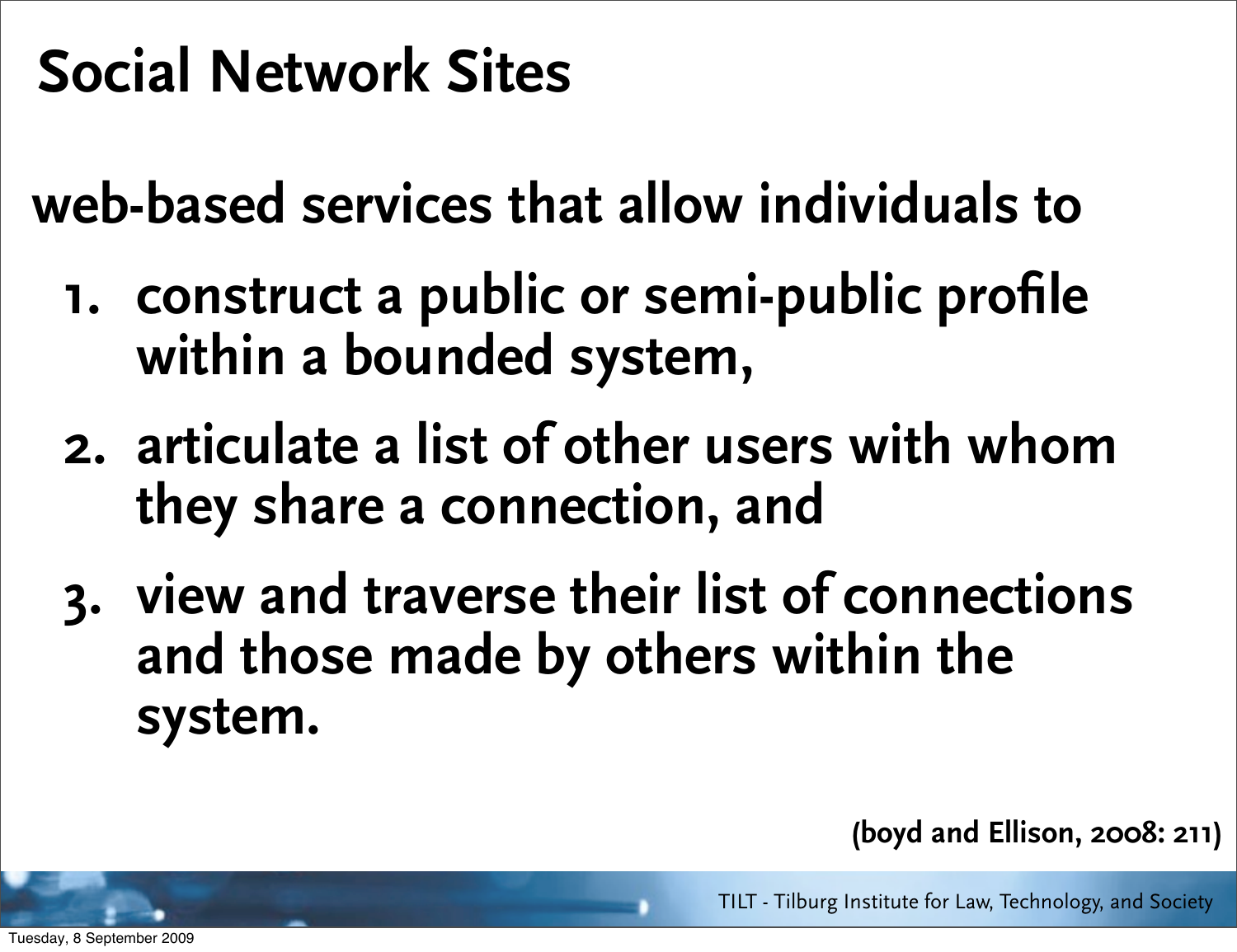#### **issues**

- **issues on 3 levels:**
	- **users, platform providers, rest of the world**



TILT - Tilburg Institute for Law, Technology, and Society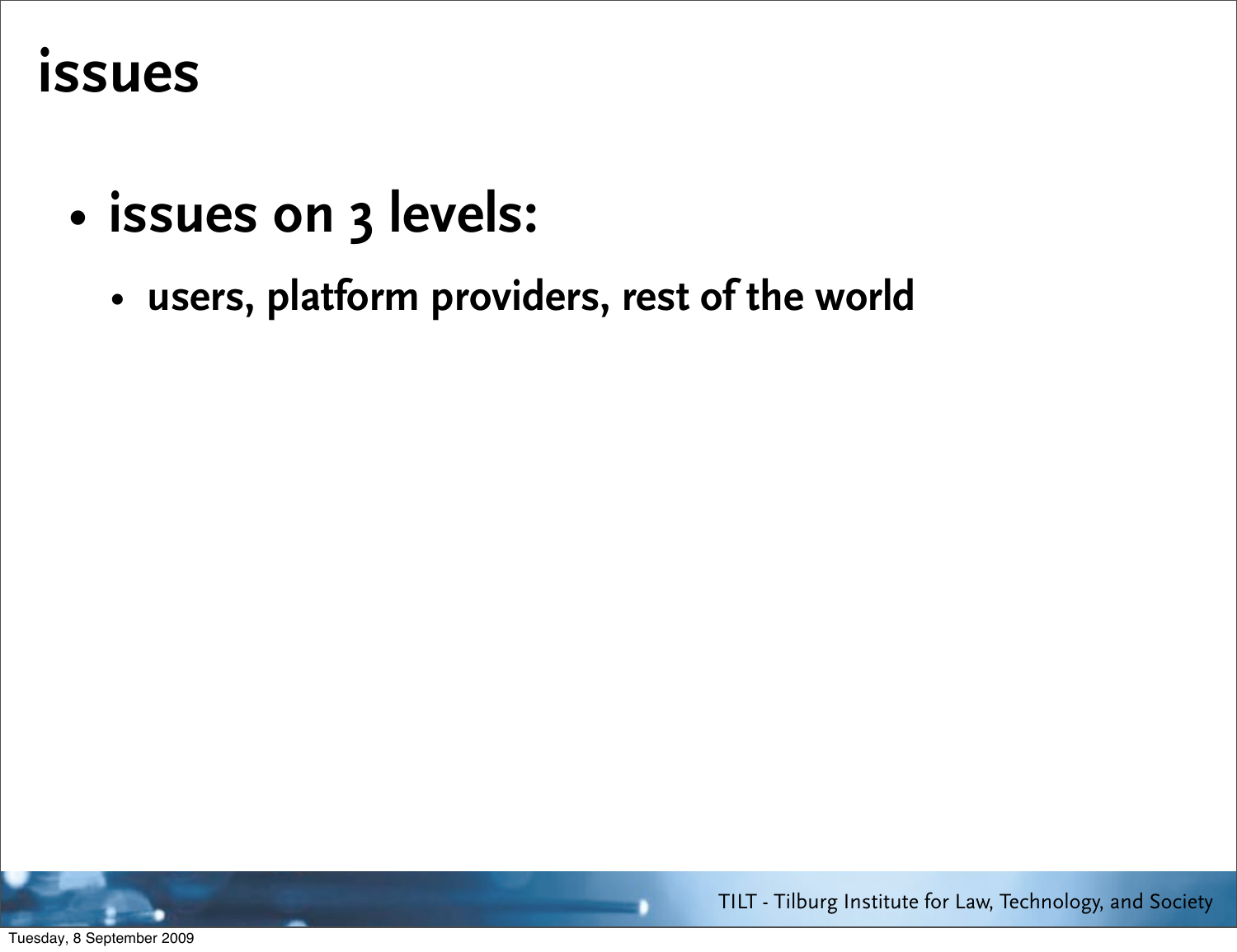### **how many do you need?**

|                                                                                                                                                   | identity & relationship                                                                                                                                                                                                                                                                                                                                                                                        |                                                      | platform provider                                                                                                                                                                                                                                          |
|---------------------------------------------------------------------------------------------------------------------------------------------------|----------------------------------------------------------------------------------------------------------------------------------------------------------------------------------------------------------------------------------------------------------------------------------------------------------------------------------------------------------------------------------------------------------------|------------------------------------------------------|------------------------------------------------------------------------------------------------------------------------------------------------------------------------------------------------------------------------------------------------------------|
| 1.<br>$\vert$ 2.<br>$\begin{array}{c} 3. \\ 4. \\ 5. \\ 6. \end{array}$<br> 7.<br> 8.<br> 9.<br><b>10.</b><br> 11.<br>12.<br> 13.<br> 14.<br> 15. | Social convergence<br>Sociability paradox<br>Unawareness of potential audience<br><b>False sense of security</b><br><b>Eagerness to connect</b><br><b>Unauthorised access</b><br>The user as data controller<br>Instability of social norms<br><b>Surveillance</b><br>Simplistic relationship models<br>Denigration<br>Living on the edge<br><b>Permeability</b><br>Persistence of identity<br><b>Stalking</b> | 16.<br>17.<br>18.                                    | <b>Panoptic providers</b><br>Secondary data collection<br><b>Permeability</b>                                                                                                                                                                              |
|                                                                                                                                                   |                                                                                                                                                                                                                                                                                                                                                                                                                |                                                      | transparency                                                                                                                                                                                                                                               |
|                                                                                                                                                   |                                                                                                                                                                                                                                                                                                                                                                                                                | 19.                                                  | It's not what it seems                                                                                                                                                                                                                                     |
|                                                                                                                                                   |                                                                                                                                                                                                                                                                                                                                                                                                                | interoperability                                     |                                                                                                                                                                                                                                                            |
|                                                                                                                                                   |                                                                                                                                                                                                                                                                                                                                                                                                                | 20.                                                  | <b>Profile non-portability</b>                                                                                                                                                                                                                             |
|                                                                                                                                                   |                                                                                                                                                                                                                                                                                                                                                                                                                | other                                                |                                                                                                                                                                                                                                                            |
|                                                                                                                                                   |                                                                                                                                                                                                                                                                                                                                                                                                                | 21.<br>22.<br>23.<br>24.<br>25.<br>26.<br>27.<br>28. | <b>Implicit information leaks</b><br><b>Advanced monitoring</b><br><b>SNS spam</b><br><b>SN</b> aggregators<br>Social engineering attacks<br><b>Bullying</b><br>Corporate espionage<br><b>Profile-squatting and reputation slander</b><br>through ID theft |

see http://www.primelife.eu/images/stories/deliverables/h1.2.5-requirements\_selective\_access\_control-public.pdf for sources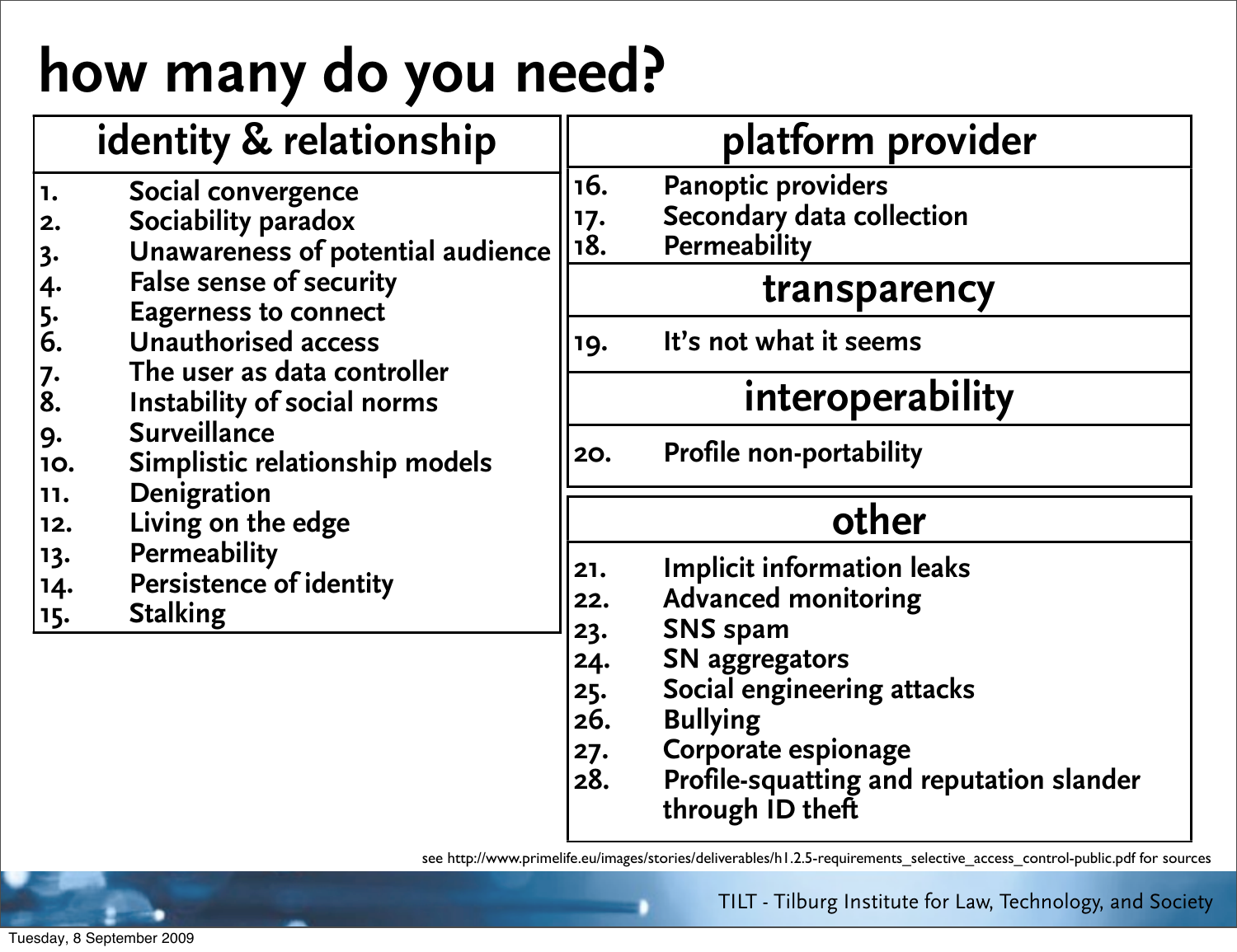### **underlying issues**

- **1.no link between audience & physical space 2.persistence of information**
- **3.intersections of multiple physical and virtual spaces**
- **4.judgement based on representations**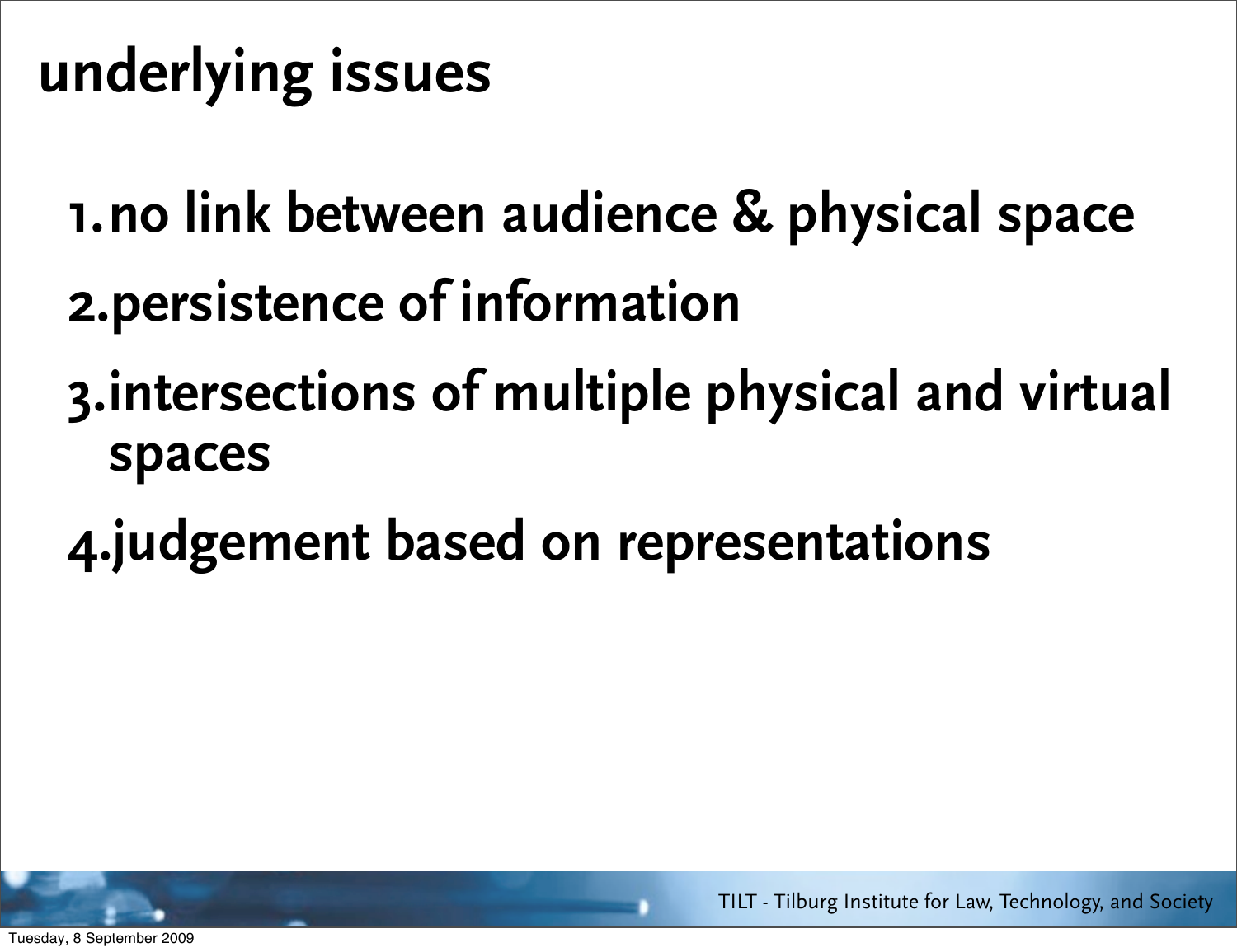#### **partial explanations**

- **users are ignorant of the risks**
	- **awarenss is growing, some studies point at fairly high awareness**
- **they are not talking to you!**
	- **teens address their friends and claim privacy in public space**
- **they have no choice**
	- **social dynamics you have to be in social capital**
	- **lock in effects + mechanisms to stimulate disclosure**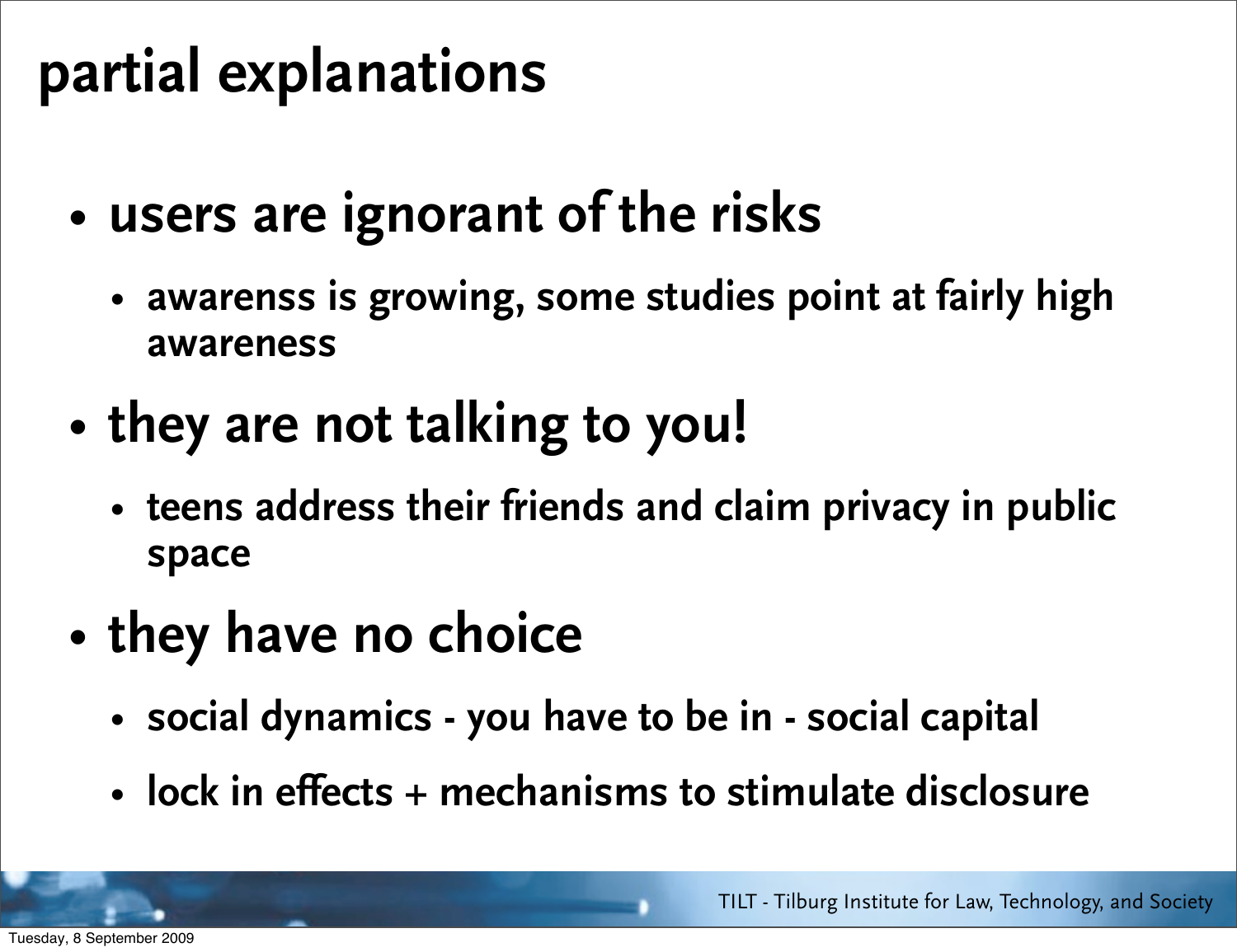#### **requirements**

- **identity**
	- **people perform roles with context based rules to achieve particular goals**
		- **strategic interaction + pubic validation**
	- **coherent & consistent face requires possibility to segregate audiences (partial identities)**
	- **otherwise: social convergence** 
		- **flat characters who reveal what is appropriate in all contexts**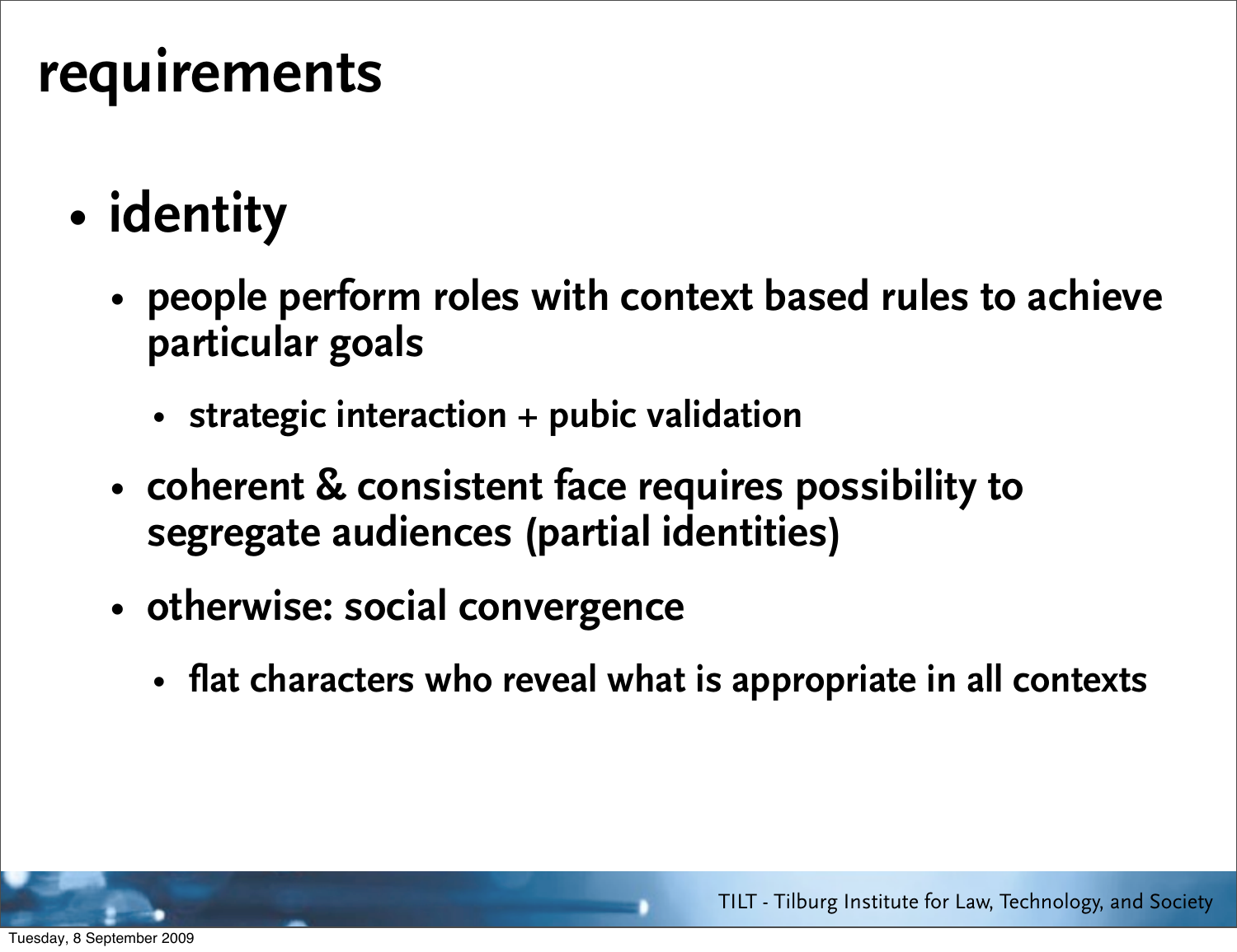#### **solutions**

- **Firefox plug in for transparent group based encryption of contributions**
	- **prevents platform provider from observing data contributed by (SNS) users**
	- **only the designated group of users can decrypt**
- **audience segregation in Elgg SNS platform**
	- **access control based on policies (incorporating collections and individual connections)**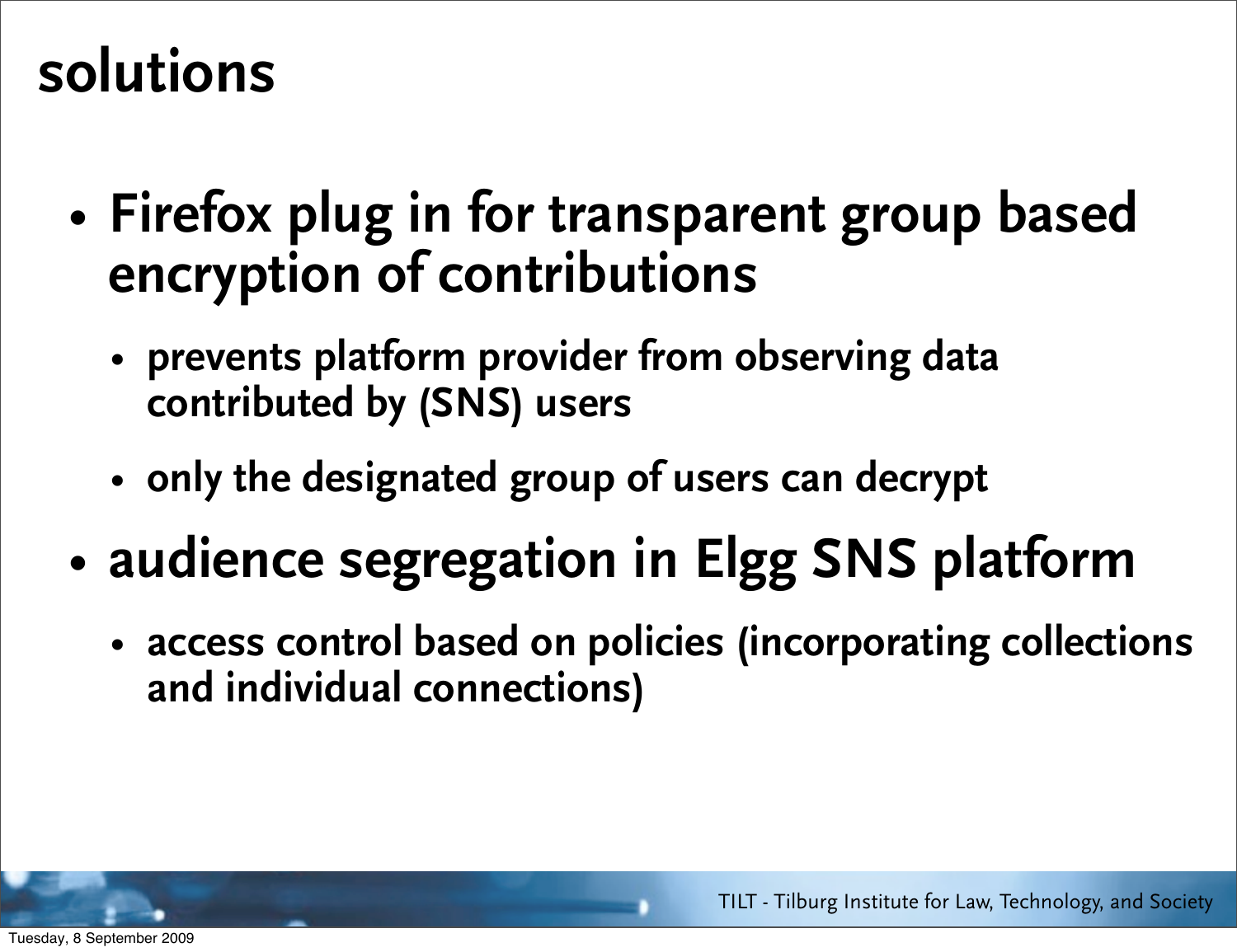### **terminology**



TILT - Tilburg Institute for Law, Technology, and Society

Tuesday, 8 September 2009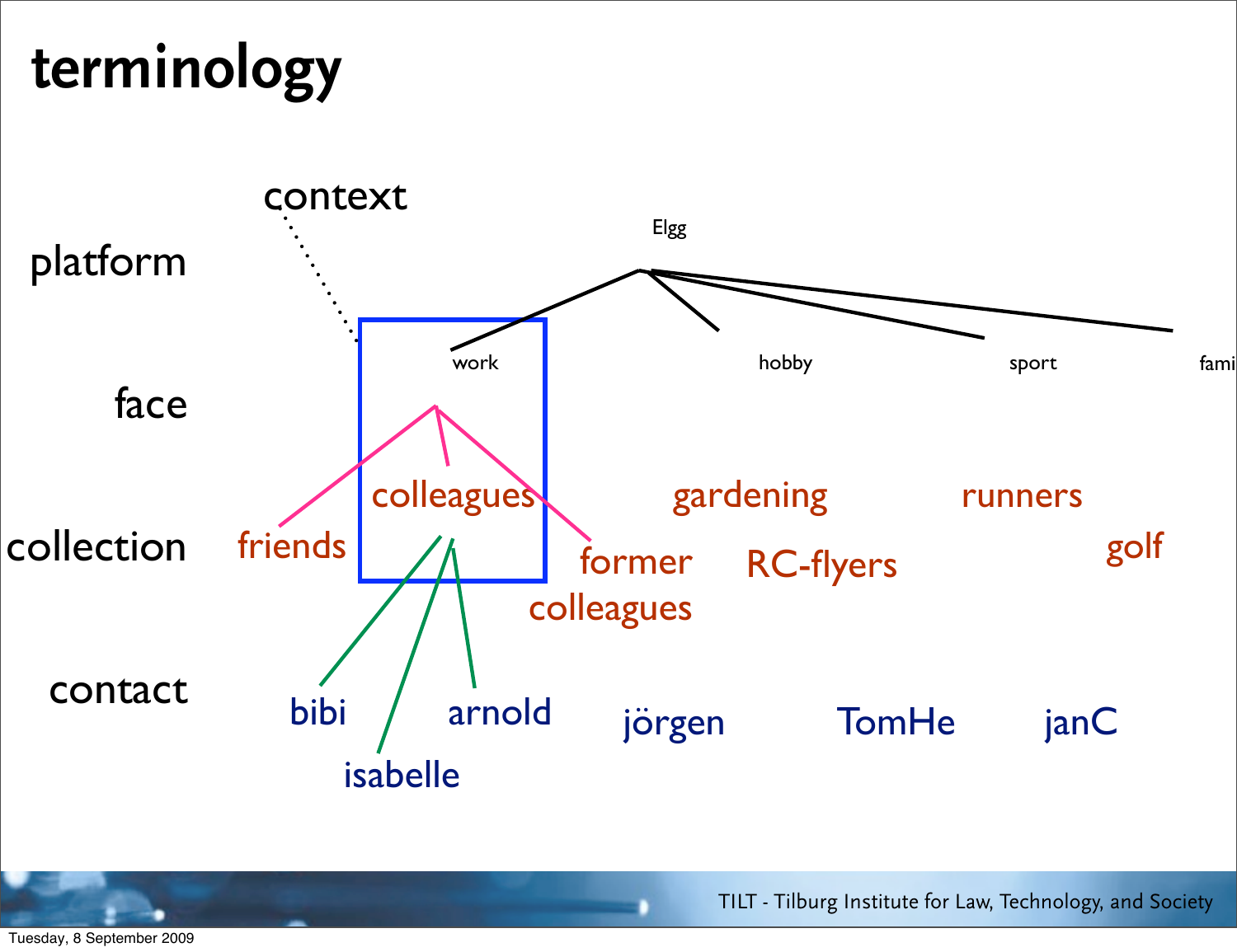# **http://www.primelife.eu/**



r.e.leenes@tilburguniversity.nl